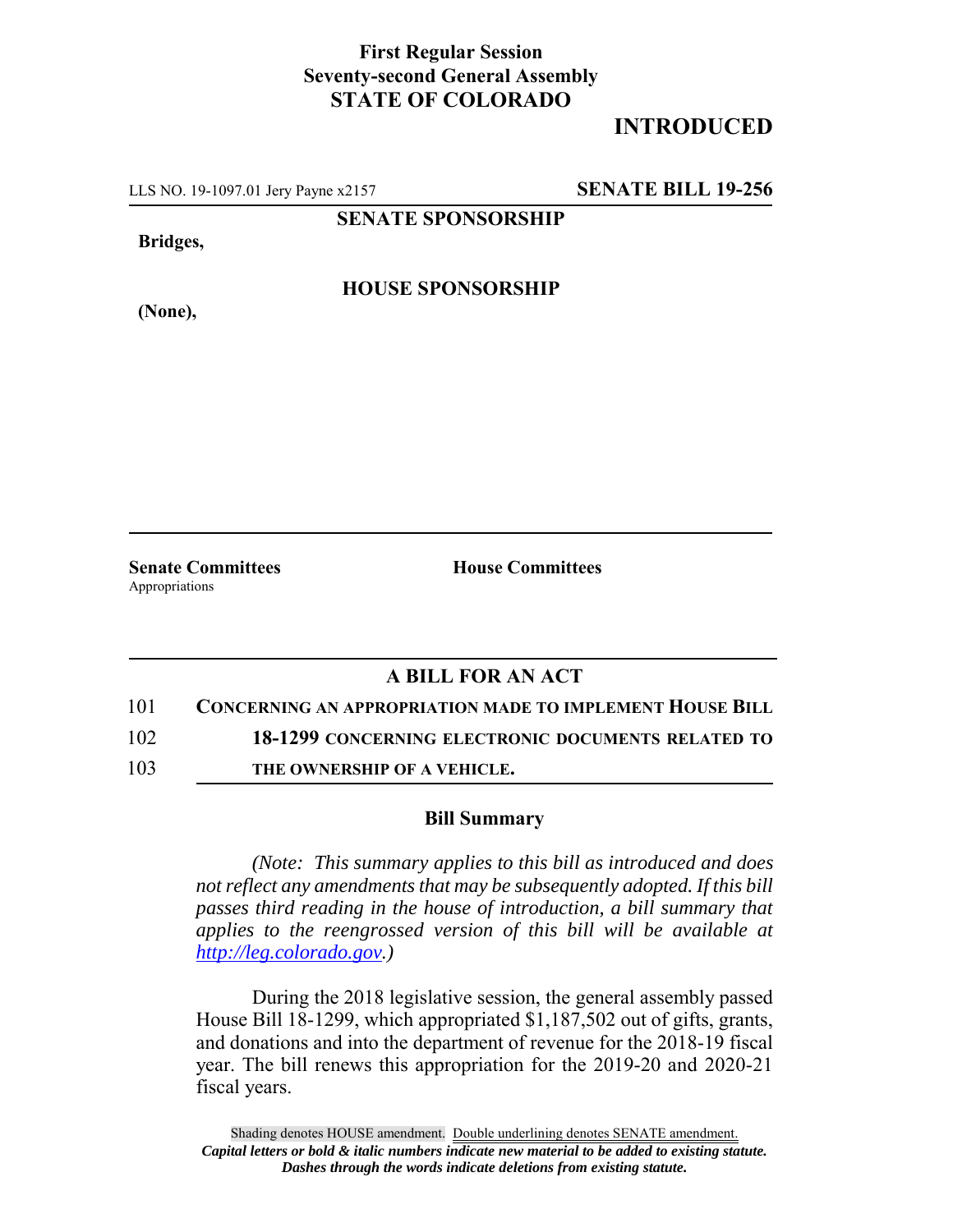*Be it enacted by the General Assembly of the State of Colorado:*

| $\overline{2}$ | <b>SECTION 1. Appropriation.</b> (1) For the 2019-20 state fiscal           |
|----------------|-----------------------------------------------------------------------------|
| 3              | year, \$1,187,502 is appropriated to the department of revenue. This        |
| $\overline{4}$ | appropriation is from gifts, grants, and donations deposited in the         |
| 5              | Colorado DRIVES vehicle services account in the highway users tax fund      |
| 6              | created in section $42-1-211$ (2)(b)(I), C.R.S. To implement House Bill     |
| $\tau$         | 18-1299, the department may use this appropriation as follows:              |
| 8              | (a) $$100,312$ for use by the division of motor vehicles for personal       |
| 9              | services related to vehicle services, which amount is based on an           |
| 10             | assumption that the division will require an additional 1.7 FTE;            |
| 11             | (b) \$9,140 for use by the division of motor vehicles for operating         |
| 12             | expenses related to vehicle services;                                       |
| 13             | (c) \$72,546 for use by the executive director of the department of         |
| 14             | revenue's office for personal services, which amount is based on an         |
| 15             | assumption that the office will require an additional 1.4 FTE;              |
| 16             | (d) \$7,914 for use by the executive director's office for operating        |
| 17             | expenses;                                                                   |
| 18             | \$981,000 for use by the division of motor vehicles for<br>(e)              |
| 19             | DRIVES maintenance and support; and                                         |
| 20             | (f) $$16,590$ for the purchase of information technology services.          |
| 21             | (2) For the 2019-20 state fiscal year, $$16,590$ is appropriated to         |
| 22             | the office of the governor for use by the office of information technology. |
| 23             | This appropriation is from reappropriated funds received from the           |
| 24             | department of revenue under subsection $(1)(f)$ of this section. To         |
| 25             | implement House Bill 18-1299, the office may use this appropriation to      |
| 26             | provide information technology services for the department of revenue.      |

-2- SB19-256